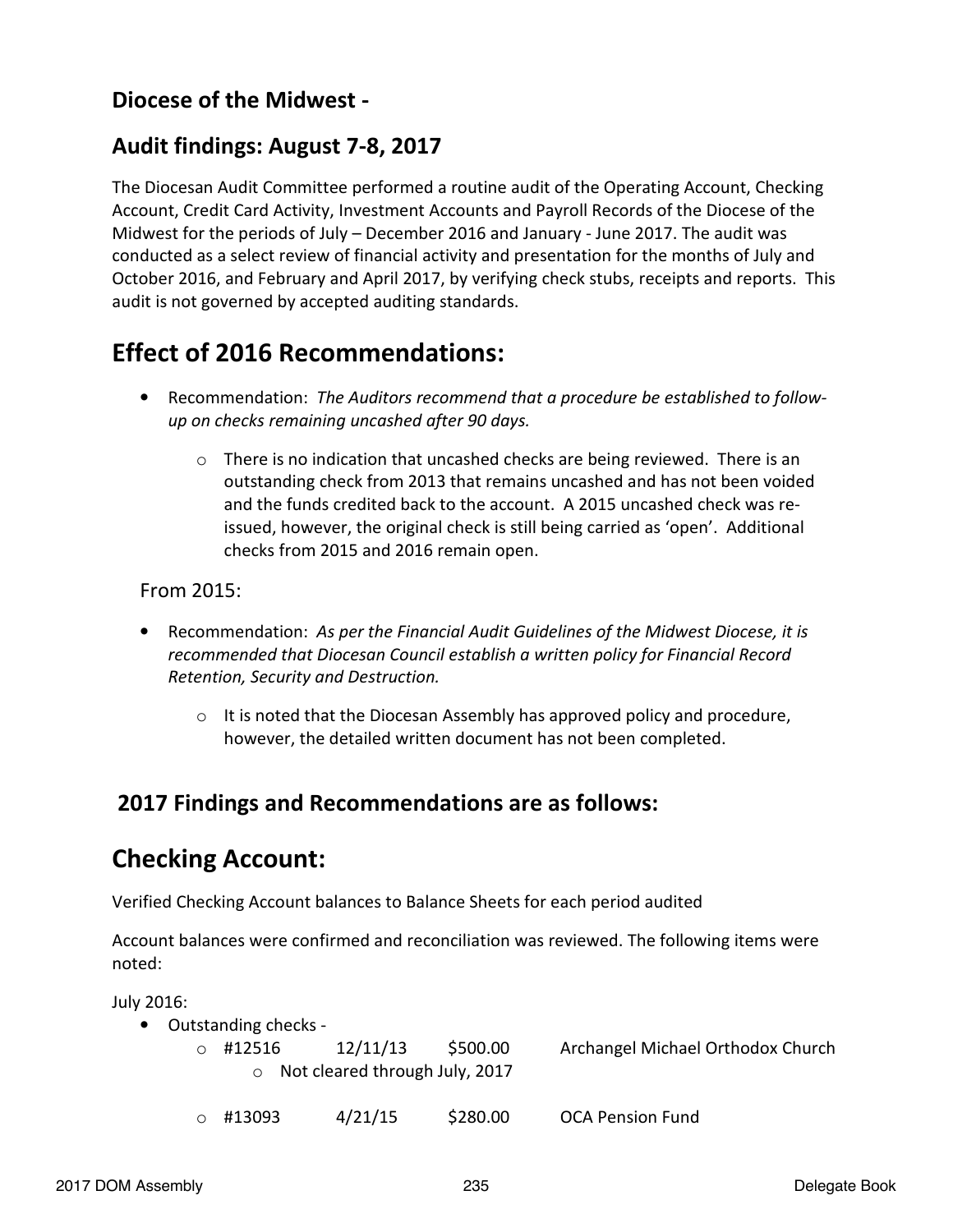- o This is a re-issue of an original check #13078 4/2/15 reported lost
- o The original check, #13078, was deposit and cleared 6/25/15
- o The re-issue, #13093, should be indicated as VOID and the Bank Reconciliation should be corrected

o #13208 8/31/2105 \$200.00 Roosien o Not cleared through July, 2017

o #14134 10/13/2016 \$132.27 Frase

#### October 2016:

• No issues noted

February 2017:

• No issues noted

#### April 2017:

• No issues noted

All items identified as "Outstanding Checks" were confirmed to remain outstanding through June 2017.

## **Credit Card Statements:**

All statements reviewed were found to be complete. Receipts were present and accounted for.

July & October 2016; February & April 2017:

• No Issues

# **Payroll:**

Payroll was reviewed for the 12-month period of January to December of 2016.

1099-Misc forms were confirmed to the Profit & Loss Statement. Due to the accrual system of accounting, it is difficult to confirm all forms.

• No Issues

*It is noted that a January 2017 contractor payment, issued in December of 2016 was not included on the 1099 for 2016. Caution is urged for the end of 2017 to ensure that the 2016 payment issued is included in the 2017 1099.*